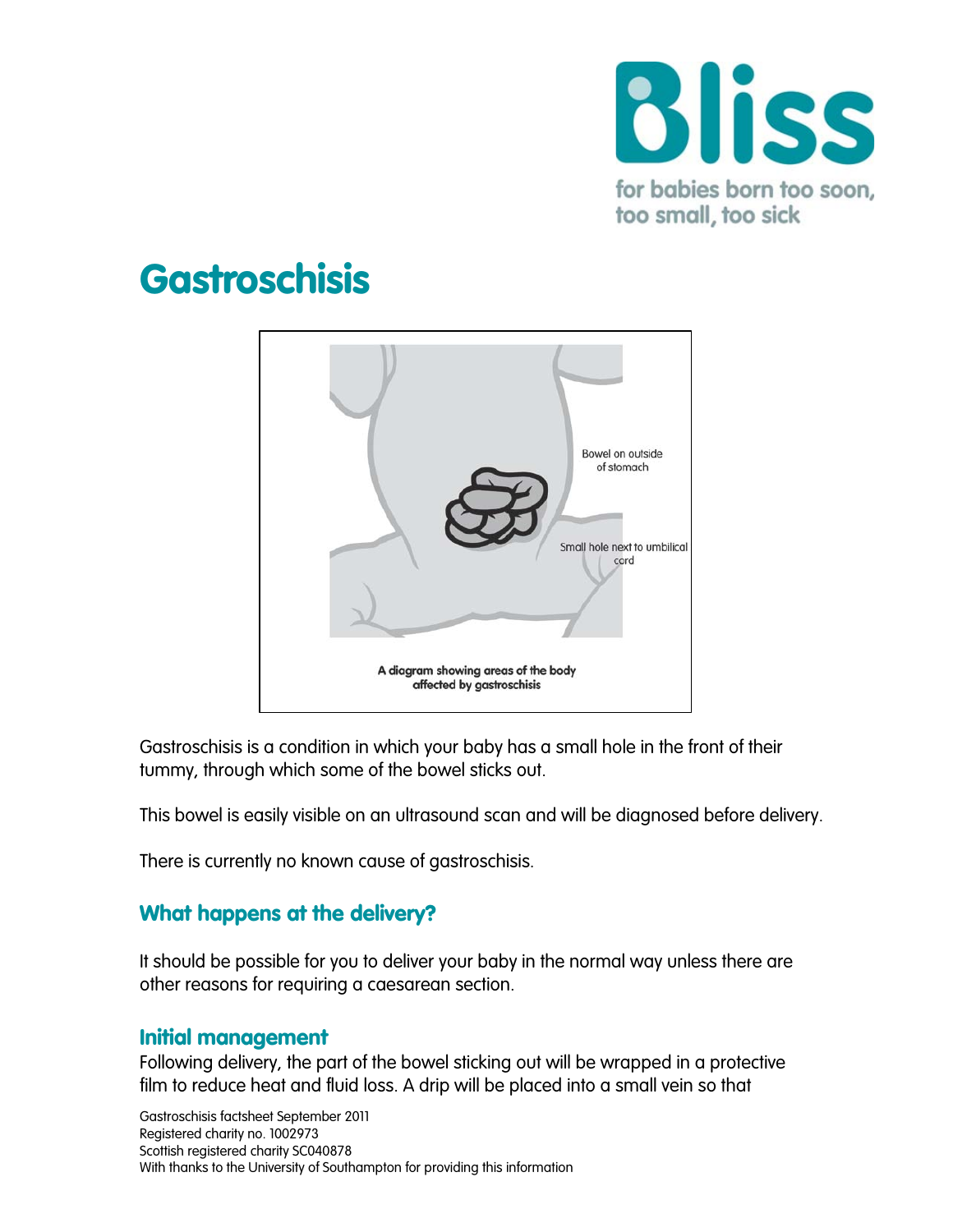intravenous fluids (which replace lost fluid and deliver medication) can be given, as your baby will not be able to feed in the normal way. A tube will be passed through your baby's nose into the stomach to drain away the bile (green fluid) that collects there. This lessens the risk of vomiting and reduces discomfort.

### **Treatment**

Shortly after delivery, treatment will start to put the bowel back inside. It is usually possible to slide the bowel into a preformed silo (an envelope made of plastic sheeting) where it will remain for a few days. During this time the bowel will be gently squeezed back inside the baby's tummy. Once the bowel is back in, the bag will be removed and dressings placed over the hole. The hole should then heal up over the next few weeks. Using this technique, most babies do not need an operation.

If it is not possible to get the bowel into the bag, an operation under anaesthetic may be needed. Usually it is possible to put the bowel inside and stitch the hole closed but this may be quite difficult if there is not enough room in the abdominal cavity (a hollow space in the body which contains the bowel, stomach, kidneys, liver etc). In this case a temporary preformed silo will be constructed on the outside of your baby's stomach to hold the bowel.

The silo would then be made smaller every day or so, so that the bowel is usually back inside the stomach by ten to 14 days. A second operation is needed to remove the silo and close the muscles and skin.

If the closure is tight your baby may need help with breathing for a few days.

## Is gastroschisis associated with any other problems?

Gastroschisis is not normally associated with other problems present at birth. Most babies born with this condition are expected to survive.

In some babies with gastroschisis there is a gap in the bowel, called an atresia. This may be noticed at the first operation or not be suspected until around four to six weeks of age (an inability to tolerate milk feeds may be an indicator). X-rays are carried out to confirm whether an atresia is present. If an atresia is confirmed, your baby will need a further operation to join the bowel together.

In a small number of babies the gastroschisis is complicated by further problems with the bowel that are not normally detected before the baby is born. The blood supply to the bowel is sometimes interrupted resulting in parts of the bowel being irreversibly